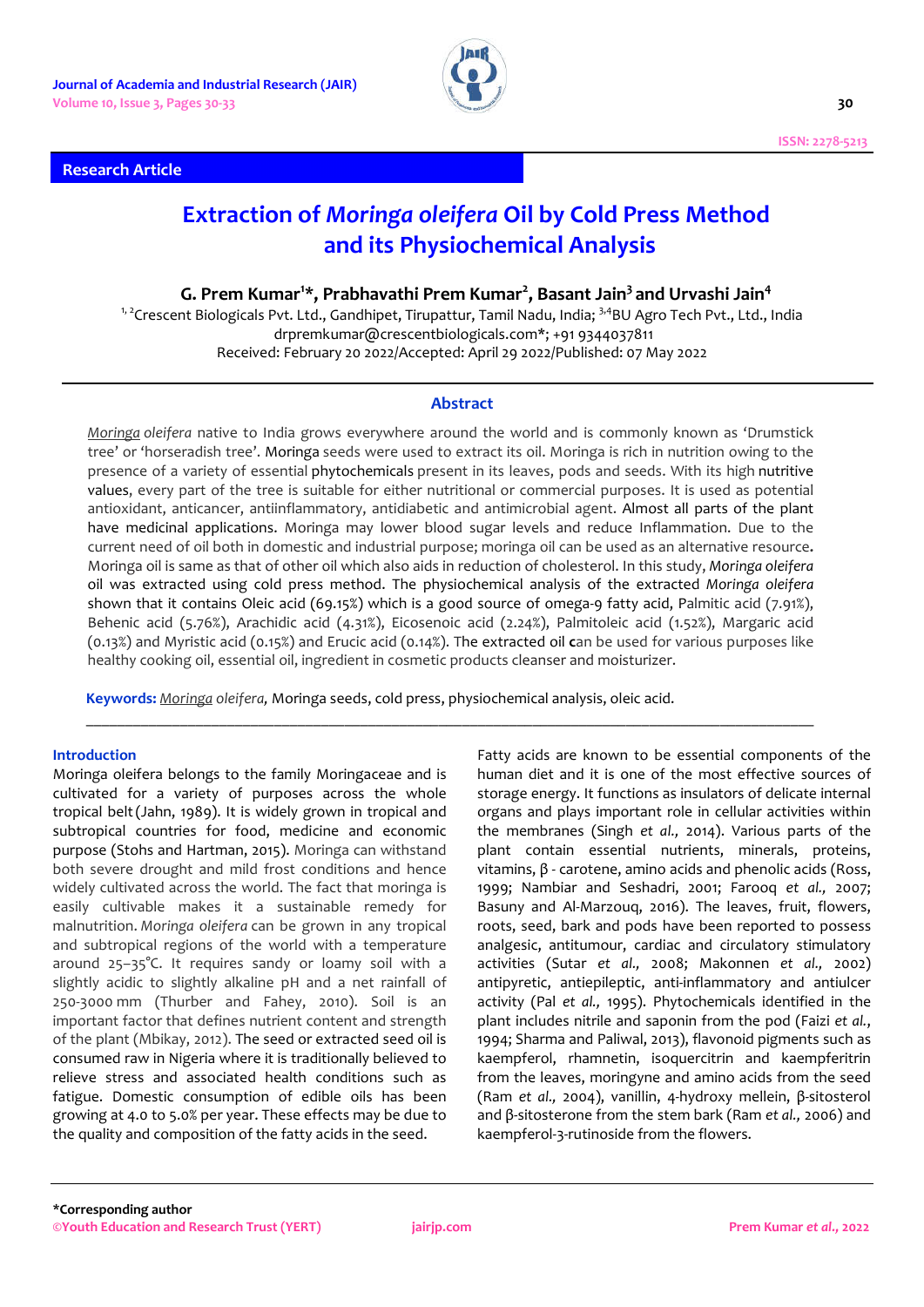### **Journal of Academia and Industrial Research (JAIR) Volume 10, Issue 3, Pages 30-33 31**



| Table 1. Physical parameters of extracted Moringa oleifera oil by cold press method. |  |
|--------------------------------------------------------------------------------------|--|
|                                                                                      |  |

| Test                         | Table in hysical parameters or extracted morniga olerfera on by cold press method.<br>Batch No. CB001 | Batch No. CBoo2            | Batch No. CB003            |
|------------------------------|-------------------------------------------------------------------------------------------------------|----------------------------|----------------------------|
| Appearance                   | Liquid                                                                                                | Liquid                     | Liquid                     |
| Colour                       | Pale Yellow                                                                                           | Pale Yellow                | Pale Yellow                |
| Odour                        | Characteristic, Mild                                                                                  | Mild as Moringa            | Mild                       |
| Iodine value                 | 67.25                                                                                                 | 66.43                      | 67.92                      |
| Refractive index $@$ 40 $°C$ | 1.4569                                                                                                | 1.243                      | 1.4329                     |
| Density 24 $\circ$ C         | 0.87                                                                                                  | 0.84                       | 0.86                       |
| Saponification value         | 180.22                                                                                                | 181.21                     | 180.99                     |
| Unsaponification value       | 0.90                                                                                                  | 0.89                       | 0.96                       |
| Acidity                      | 0.54                                                                                                  | 0.53                       | 0.59                       |
| <b>Optical Rotation</b>      | $+0.4^\circ$ to 0 $^\circ$                                                                            | $+0.4^\circ$ to 0 $^\circ$ | $+0.4^\circ$ to 0 $^\circ$ |
| Viscosity                    | 75.3                                                                                                  | 74.2                       | 75.5                       |
| Trans Fatty Acids            | < 0.1%                                                                                                | < 0.1%                     | < 0.1%                     |
| Saturated Fatty Acids        | 28.44 %                                                                                               | 28.36                      | 27.98                      |
| Monounsaturated Fatty Acids  | 71.23%                                                                                                | 73.44                      | 71.98                      |
| Polyunsaturated Fatty Acids  | 0.33%                                                                                                 | 0.35                       | 0.29                       |

Fig. 1. *Moringa oleifera* seeds (a. With and b. without husk).



Many concepts and traditional believes exist on the potencies of the Moringa plant to treat many illnesses. However, one of the most speculative concepts about the plant is that it is a potent medicinal plant which is nontoxic and without risks to human health. The Moringa seeds are heavily used because of their oil content. Seeds are fleshy, covered by a fine shell. They have three wings, or winged seeds from 2.5 to 3 mm in length. When the shell is taken away, the endosperm is discovered. It is whitish and very oleaginous which can be used for extraction of oil that has plenty of nutritional value (AOCS, 2009). In this study *Moringa oleifera* oil was extracted from its seeds using cold press method and the physiochemical parameters were analyzed.

# **Materials and Methods**

*Moringa oil extraction:* Moringa seeds were collected from organics moringa farm of Crescent Biologicals Pvt. Ltd., Gandhipet, Tirupattur, Tamil Nadu, India (Fig. 1). The seeds were sun dried for 2-3 weeks. The shells and the kernels are removed separately. The kernels are the one which gives us the oil when we do cold press.

Before exuding the oil from the kernels, it has to be dried properly, so that we get a better result. The kernels after complete drying are passed through the cold oil press machine, where oil and the seed cake are collected separately during a period of time. The extracted oil undergoes sedimentation process to remove all the impurities. Once it has been settled, it was filtered to obtain the filtrate in clear oil free from haziness. This oil was transferred to glass bottles (Janaki and Yamuna Devi, 2015; Olubunmi *et al.,* 2018).

*Physiochemical analysis of Moringa oil:* Physical parameters of oils such as determination of appearance, colour, odour, iodine value, refractive index, density, saponification value, unsaponifiable matter, acidity, optical rotation, viscosity, trans fatty acid, saturated fatty acids, monounsaturated fatty acids and poly unsaturated fatty acids of the extracted oil was carried out according to standard methods. Along with this, different chemical parameters have been checked in the moringa oil (Saini *et al.,* 2016).

### **Results and Discussion**

The physical analysis of moringa oil has shown that the appearance of the oil is in liquid form with pale yellow colour, Characteristic with mild odour. Then iodine value, refractive index, density, saponification value, unsaponification value, acidity, optical rotation, viscosity, transfatty acid, saturated fatty acids, monounsaturated fatty acids and poly unsaturated fatty acids is shown in Table 1. The chemical analysis of the extracted *Moringa oleifera* shown that it contains Oleic acid (69.15%) which is a good source of omega-9 fatty acid, Palmitic acid (7.91%), Behenic acid (5.76%), Arachidic acid (4.31%), Eicosenoic acid (2.24%), Palmitoleic acid (1.52%), Margaric acid (0.13%) and Myristic acid (0.15%) and Erucic acid (0.14%).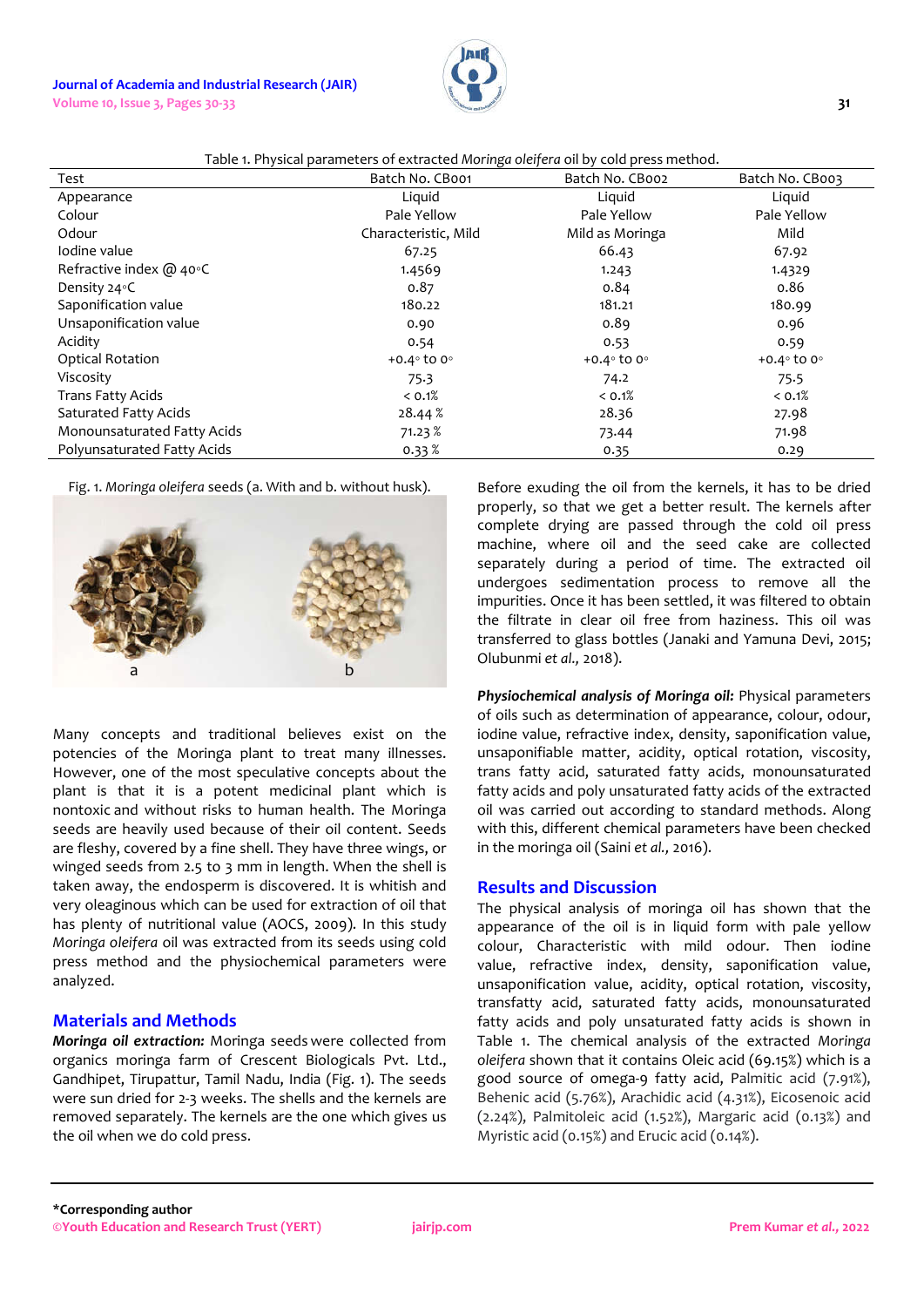# **Journal of Academia and Industrial Research (JAIR)**

**Volume 10, Issue 3, Pages 30-33 32**



### Table 2. Chemical parameters of extracted *Moringa oleifera* oil by cold press method.

| S.No. | Test                                | Batch No.<br>CBoo1 | Batch No.<br>CBoo2 | Batch No.<br>CBoo3       | Units | Loss of Quality |
|-------|-------------------------------------|--------------------|--------------------|--------------------------|-------|-----------------|
| 1.    | C 22:1 (Erucic acid)                | 0.14               | 0.13               | 0.11                     | $\%$  | 0.1             |
| 2.    | C 4:0 (Butyric acid)                | < 0.1              | $0.1$              | < 0.1                    | $\%$  | 0.1             |
| 3.    | C 6:0 (Caproic acid)                | < 0.1              | < 0.1              | < 0.1                    | $\%$  | 0.1             |
| 4.    | C 8:0 (Caprylic acid)               | < 0.1              | < 0.1              | < 0.1                    | $\%$  | 0.1             |
| 5.    | C 10:0 (Capric acid)                | < 0.1              | $0.1$              | $0.1$                    | $\%$  | 0.1             |
| 6.    | C 11:0 (Undecanoic acid)            | < 0.1              | < 0.1              | < 0.1                    | %     | 0.1             |
| 7.    | C 12:0 (Lauric acid)                | < 0.1              | < 0.1              | < 0.1                    | $\%$  | 0.1             |
| 8.    | C 13:0 (Tridecanoic acid)           | < 0.1              | < 0.1              | < 0.1                    | $\%$  | 0.1             |
| 9.    | C 14:0 (Myristic acid)              | 0.15               | 0.12               | 0.16                     | $\%$  | 0.1             |
| 10.   | C 14:1 (Myristoleic acid)           | < 0.1              | $0.1$              | < 0.1                    | $\%$  | 0.1             |
| 11.   | C 15:0 (Pentadecanic acid)          | < 0.1              | < 0.1              | < 0.1                    | $\%$  | 0.1             |
| 12.   | C 15:1 (Pentadecenoicacid)+ Isomers | < 0.1              | < 0.1              | < 0.1                    | $\%$  | 0.1             |
| 13.   | C 16:0 (Palmitic acid)              | 7.91               | 7.77               | 7.89                     | $\%$  | 0.1             |
| 14.   | C 16:1 (Palmitoleic acid)           | 1.52               | 1.50               | 1.55                     | $\%$  | 0.1             |
| 15.   | C 17:0 (Margaric acid)              | 0.13               | 0.12               | 0.13                     | $\%$  | 0.1             |
| 16.   | C 17:1 (Margaroleic)                | < 0.1              | $0.1$              | < 0.1                    | $\%$  | 0.1             |
| 17.   | C 18:0 (Stearic acid)               | 6.66               | 6.79               | 6.45                     | $\%$  | 0.1             |
| 18.   | C 18:1 (Oleic acid)                 | 69.15              | 68.88              | 69.00                    | $\%$  | 0.1             |
| 19.   | C 18:1n9t Elaidic acid              | < 0.1              | < 0.1              | < 0.1                    | $\%$  | 0.1             |
| 20.   | C 18:2 (Linoleic acid)              | 0.56               | 0.53               | 0.51                     | $\%$  | 0.1             |
| 21.   | C 18:2t (Linolelaidic Acid)         | < 0.1              | < 0.1              | < 0.1                    | $\%$  | 0.1             |
| 22.   | C 18:3 n3 (alpha-Linolenicacid)     | < 0.1              | < 0.1              | < 0.1                    | $\%$  | 0.1             |
| 23.   | C 18:3n6 gamma-Linolenic acid       | < 0.1              | < 0.1              | < 0.1                    | $\%$  | 0.1             |
| 24.   | C 20:0 (Arachidic acid)             | 4.31               | 4.33               | 4.29                     | $\%$  | 0.1             |
| 25.   | C 20:1 (Eicosenoic acid)            | 2.24               |                    | $\overline{\phantom{a}}$ | $\%$  | 0.1             |
| 26.   | C 20:2 (Eicosadienoic acid)         | < 0.1              | < 0.1              | < 0.1                    | $\%$  | 0.1             |
| 27.   | C 20:3 (Eicosatrienoicacid)         | < 0.1              | < 0.1              | < 0.1                    | $\%$  | 0.1             |
| 28.   | C 20:3n6homo-gamma-Linolenic        | $0.1$              | $0.1$              | < 0.1                    | $\%$  | 0.1             |
| 29.   | C 20:4n6 (Arachidonicacid)          | < 0.1              | < 0.1              | < 0.1                    | $\%$  | 0.1             |
| 30.   | C 20:5 (eicosapentaenoic acid)      | $0.1$              | $0.1$              | < 0.1                    | $\%$  | 0.1             |
| 31.   | C 21:0 (Heneicosanoic acid)         | < 0.1              | < 0.1              | < 0.1                    | $\%$  | 0.1             |
| 32.   | C 22:0 (Behenic acid)               | 5.76               | 5.88               | 5.73                     | $\%$  | 0.1             |
| 33.   | C 22:2 (Docosadienoic acid)         | < 0.1              | < 0.1              | < 0.1                    | $\%$  | 0.1             |
| 34.   | C 22:6 (docosahexaenoic acid)       | < 0.1              | < 0.1              | < 0.1                    | $\%$  | 0.1             |
| 35.   | C 23:0 (Tricosanoic acid)           | < 0.1              | < 0.1              | < 0.1                    | $\%$  | 0.1             |
| 36.   | C 24:0 (Lignoceric acid)            | 1.05               | 0.98               | 1.04                     | $\%$  | 0.1             |
| 37.   | C 24:1 (Nervonic acid)              | < 0.1              | < 0.1              | < 0.1                    | $\%$  | 0.1             |

The extracted oil **c**an be used for various purposes like healthy cooking oil, essential oil, ingredient in cosmetic products cleanser and moisturizer (Table 2).

# **Conclusion**

The physiochemical analysis of the extracted *Moringa oleifera* shown that it contains Oleic acid (69.15%) which is a good source of omega-9 fatty acid, Palmitic acid (7.91%), Behenic acid (5.76%), Arachidic acid (4.31%), Eicosenoic acid (2.24%), Palmitoleic acid (1.52%), Margaric acid (0.13%) and Myristic acid (0.15%) and Erucic acid (0.14%). The extracted oil **c**an be used for various purposes like healthy cooking oil, essential oil, ingredient in cosmetic products cleanser and moisturizer.

### **References**

- 1. AOCS. Official methods (Fatty acids composition). 2009. Ce 1b-89 for marine oils. 6th ed. American Oil Chemists' Society 2009.
- 2. Basuny, A.M. and Al-Marzouq, MA. 2016. Biochemical Studies on *Moringa Oleifera* seed oil. *MOJ Food Proc. Technol.* 2(2): 30- 45.
- 3. Faizi, S., Siddiqui, B., Saleem, R., Saddiqui, S. and Aftab, K. 1994. Isolation and structure elucidation of new nitrile and mustard oil glycosides from *Moringa oleifera* and their effect on blood pressure. *Nat. Prod.* 57: 1256-1261.
- 4. Farooq, A., Sajid, L., Muhammad, A. and Anwarul, H.G. 2007. *Moringa oleifera:* A food plant with multiple medicinal uses. Phytother. Res. 21: 17-25.